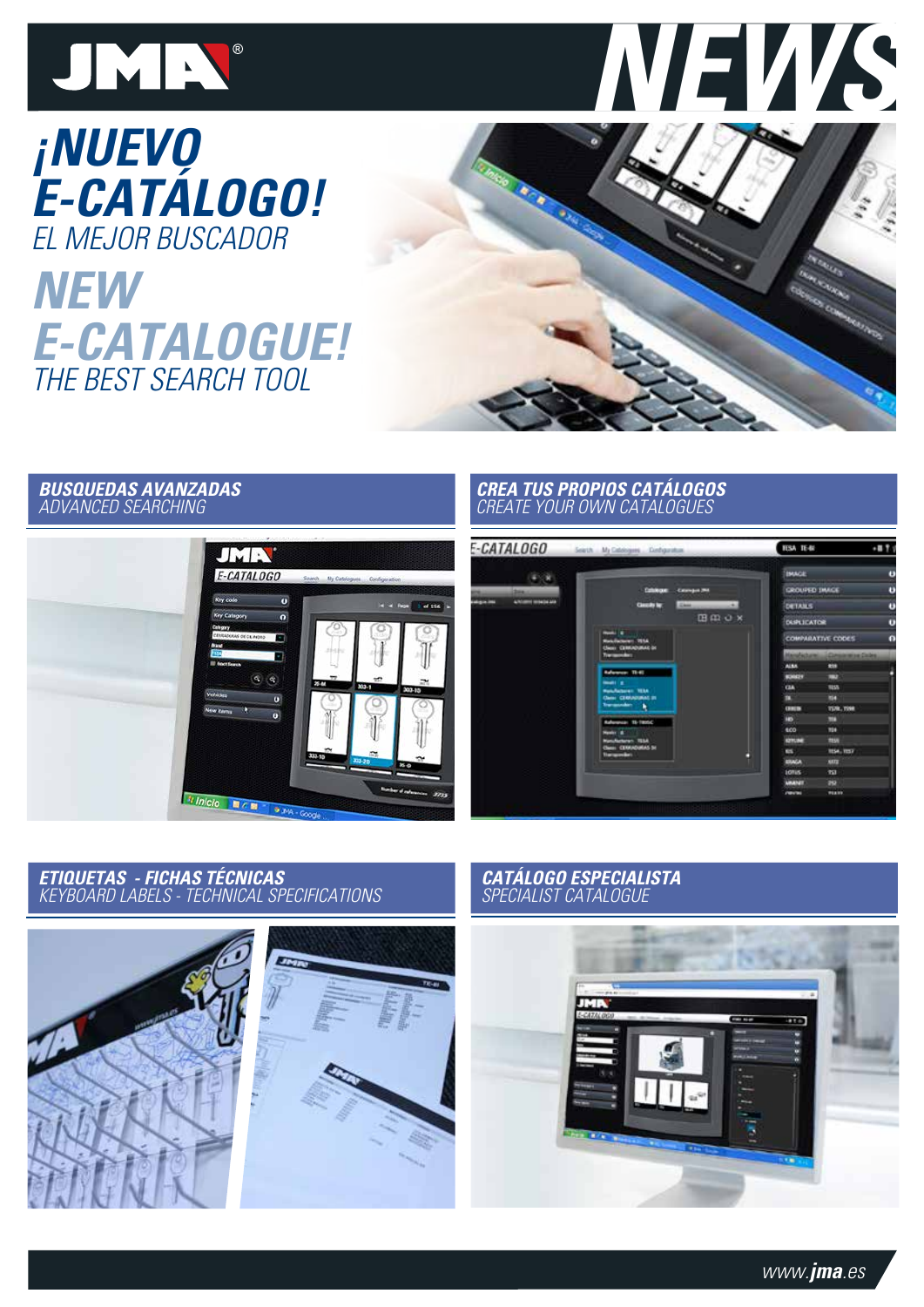

# **E-CATALOGO** www.jma.es**/ecatalogo**







## **por códigos** BY REFERENCE

- Mediante códigos JMA - Mediante otras marcas - Mediante códigos comparativos

- Via JMA codes

- Via other brands - Via comparative codes
- 



### **por categoría** BY CATEGORY

- Mediante categoría de llave - Mediante marca de llave

- Via key category - Via key brand



### **llaves de vehiculo** vehicle keys

- Mediante Tipo de vehiculo
- Mediante marca - Mediante módelo
- Mediante Uso
- Via vehicle type
- Via brand
- Via model
- Via use



## **NC** NEW ITEI

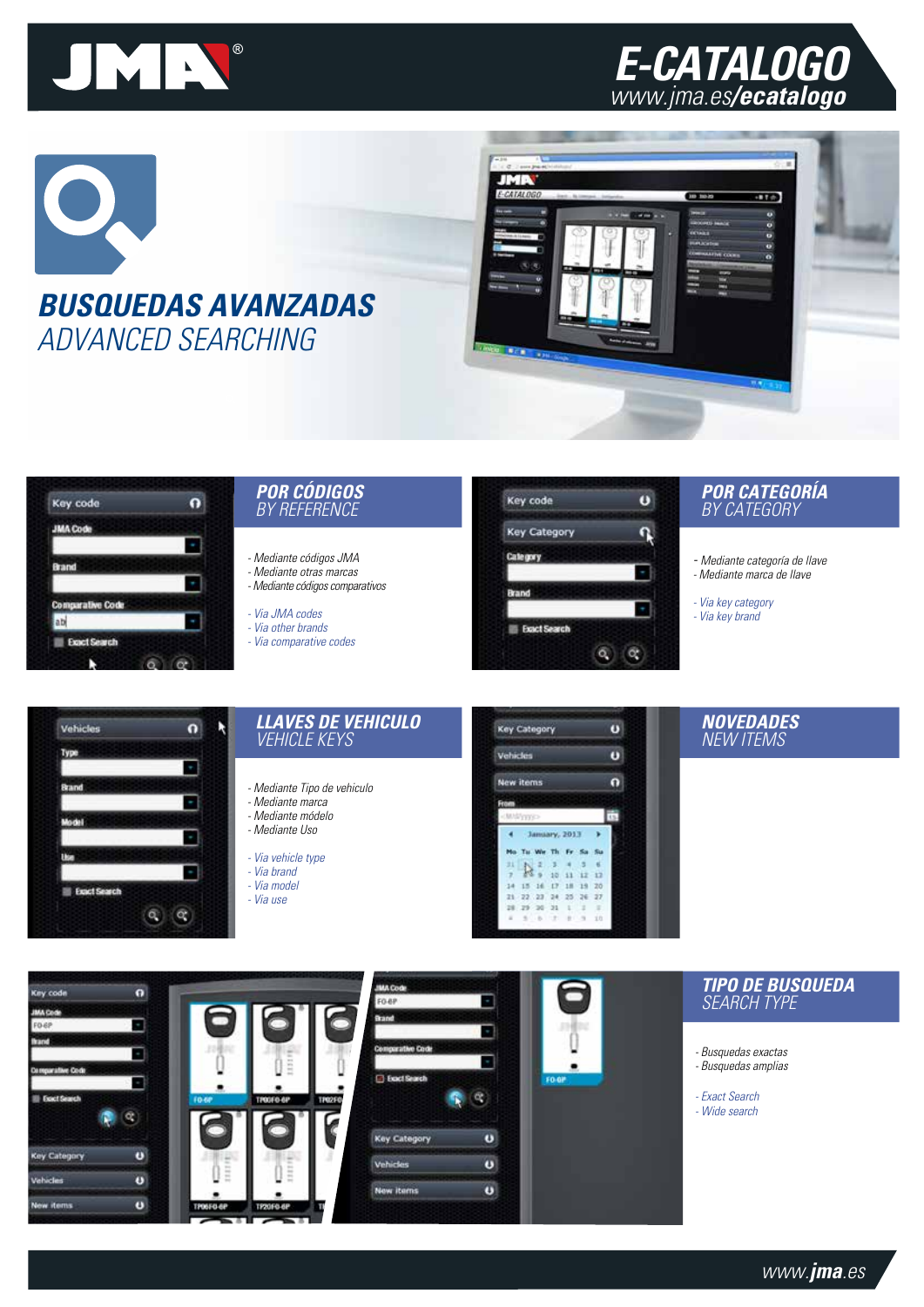